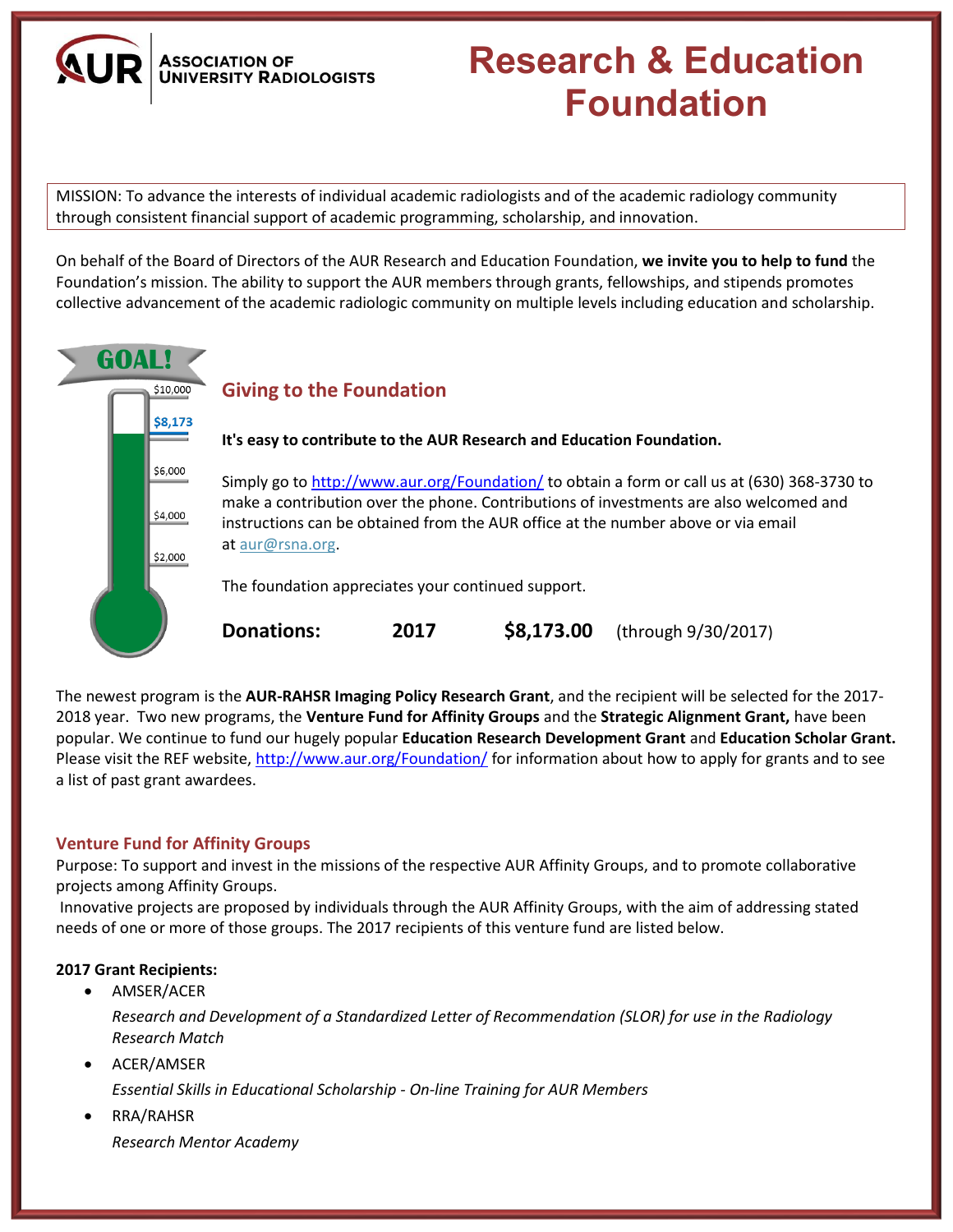#### **Strategic Alignment Grant**

Purpose: To advance the long-range strategic organizational goals of the AUR, such as increasing recognition of the AUR as a source for innovative and unique educational content, and increasing collaboration among members at the annual meeting, by awarding one year length grant(s) to applicants who address identified strategic priorities. As part of the application process, the AUR Research and Education Foundation will identify a minimum of two targeted areas chosen from the AUR Strategic Plan. Preferential consideration will be provided to proposals that address issues related to educational research and mentoring as the key strategic goals. **Application Deadline:** January 12, 2018

#### **2017 Grant Recipient:**



**Tessa S. Cook,** MD, PhD - Hospital of the University of Pennsylvania *Development and Implementation of a National Imaging Informatics Curriculum for Radiology Residents*

**2016 Grant Recipient:**



**Stella K. Kang,** MD, MsC - New York University Langone Medical Center *Value of Imaging through Comparative Effectiveness (VOICE) Research Program: A Collaborative Training Program in Biomedical Big Data and Comparative Effectiveness Research for the Field of Radiology*

# **Q&A Spotlight on AUR Grant Awardees: The 2016 Strategic Alignment Grant** *Stella Kang, MD, MSc* received the first award in 2016

# Q: *What project did the 2016 Strategic Alignment Grant support?*

A: The VOICE Research Training Program is a national educational program for imagers who are interested in learning methods of comparative effectiveness research and big data analytics. Led by a multi-institutional team from NYU Langone Health, MGH, Northwell Health, Augusta University Health, University of Washington, and University of Minnesota, the program offers courses taught by expert principal investigators who also have extensive teaching experience. The courses are decision analysis, cost effectiveness analysis, evidence synthesis, and big data analytics (principles and applications).

# Q: *How does the project serve the purposes of the grant?*

A: The goal of the program is to increase the number of researchers in radiology across the country who can apply these important methods to their work, and strengthen this research community both on a local and national level. Participants can meet more comparative effectiveness and big data researchers and access current work in these fields through involvement in the AUR and the Radiology Alliance for Health Services Research. The grant's support of the VOICE Research Training Program will hopefully broaden recognition of the AUR and its strong support for health services research.

# Q: *What would you like AUR members to know about the program supported by this grant?*

A: Our team is thrilled to be able to offer the five-course program again for a second cycle in Fall 2018, in part due to additional support by the National Institutes of Health. As it becomes increasingly important to support evidence-based imaging and identify value in imaging, the courses can potentially help propel individuals' research interests and success. To create the flexibility needed for most clinical radiologists to be able to join, the VOICE program is a hybrid online and in-person course. Anyone seeking further information can feel free to contact our team at [michelle.koplik@nyumc.org.](mailto:michelle.koplik@nyumc.org)

# Q: *What other opportunities has the AUR provided for you?*

A: I began my research career with the support of the AUR-GERRAF program, and have really enjoyed working with members of RAHSR in our scientific and educational pursuits. Every year the annual meeting provides inspiration for new and improved directions in my work.